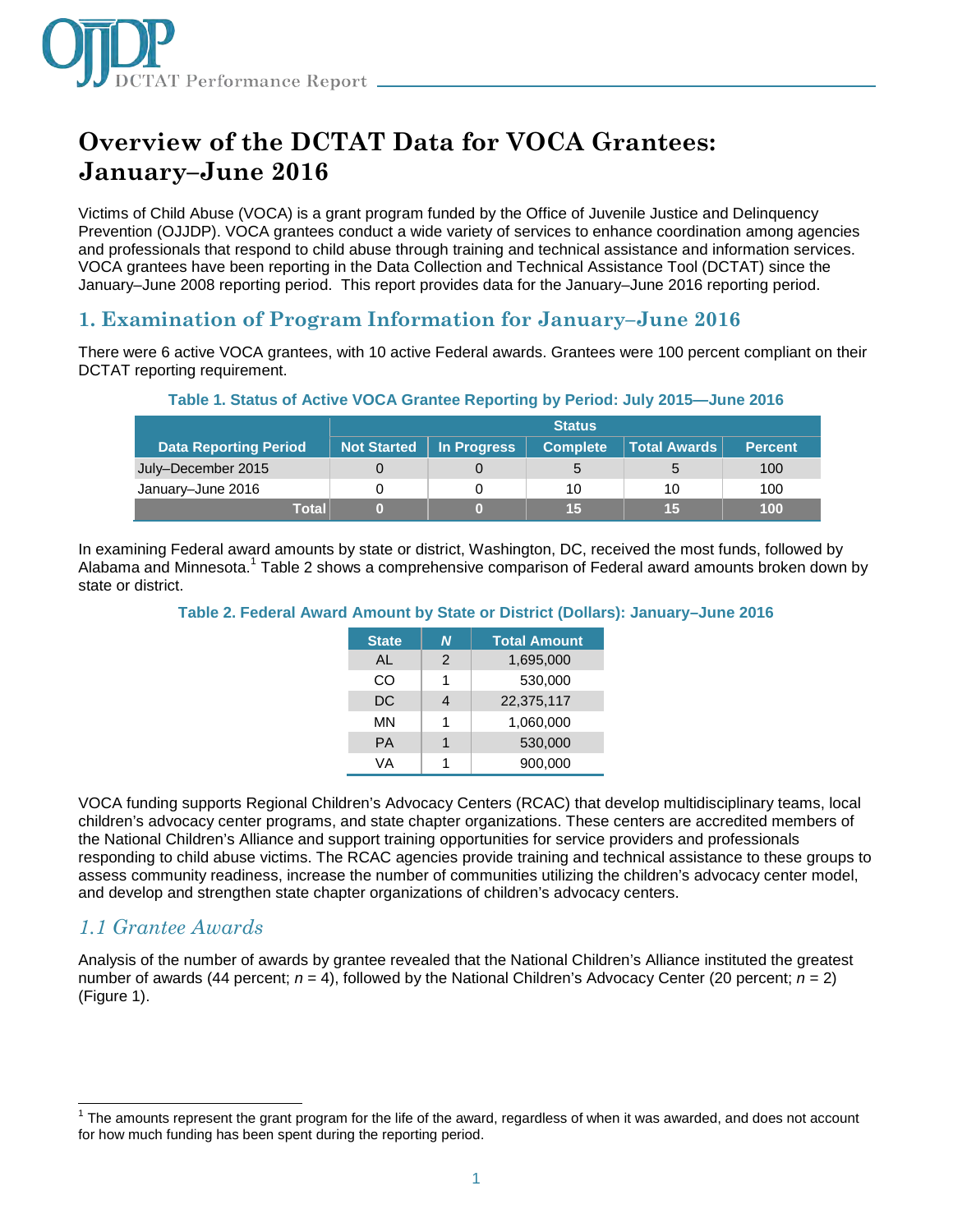

### **Figure 1. Awards by Grantee: January–June 2016 (***N* **= 10)**

# *1.2 Implementing Organization Type*

The largest percentage of programs (90 percent) were implemented by nonprofit community-based organizations  $(n = 9)$ . Juvenile justice accounted for 10 percent of organization funding  $(n = 1)$ .

### **Figure 2. Implementing Organization by Type: January–June 2016**



# **2. Analysis of Performance Measures for January–June 2016**

Table 3 presents the performance measures VOCA grantees reported in the DCTAT.

### **Table 3. Performance Measures Data: January–June 2016**

| <b>Performance Indicator</b>                                     | <b>Data</b> |
|------------------------------------------------------------------|-------------|
| Number of other system-level improvement initiatives implemented | -38         |
| Number of system-planning activities conducted                   | - 57        |